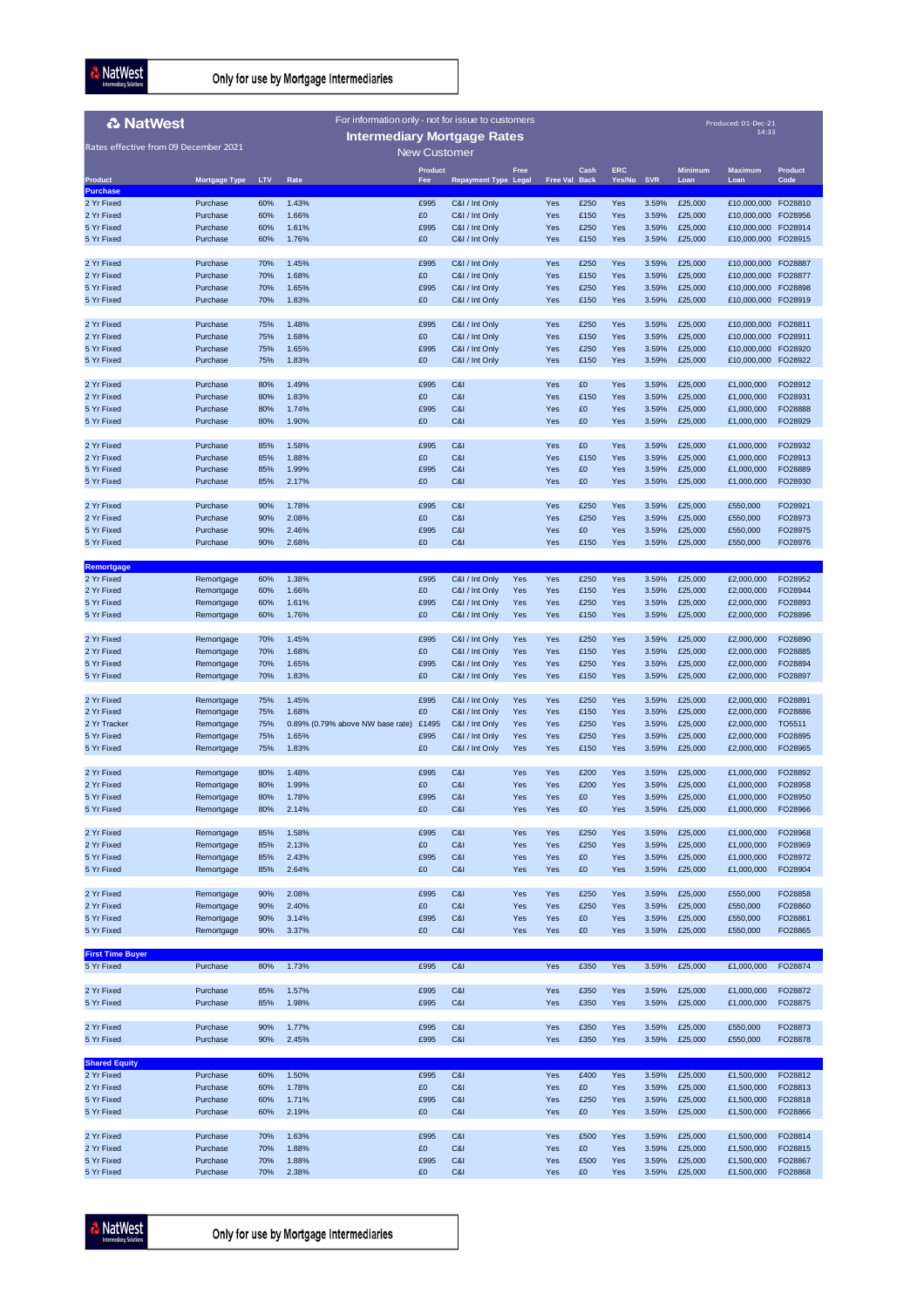| <b>NatWest</b><br><b>Intermediary Solutions</b>                             |                                              |                          | Only for use by Mortgage Intermediaries |                          |                                  |                   |                          |                          |                          |                                  |                                          |                                                      |                                          |
|-----------------------------------------------------------------------------|----------------------------------------------|--------------------------|-----------------------------------------|--------------------------|----------------------------------|-------------------|--------------------------|--------------------------|--------------------------|----------------------------------|------------------------------------------|------------------------------------------------------|------------------------------------------|
| 2 Yr Fixed<br>2 Yr Fixed<br>5 Yr Fixed<br>5 Yr Fixed                        | Purchase<br>Purchase<br>Purchase<br>Purchase | 75%<br>75%<br>75%<br>75% | 1.63%<br>1.88%<br>1.88%<br>2.38%        | £995<br>£0<br>£995<br>£0 | C&I<br>C&I<br>C&I<br>C&I         |                   | Yes<br>Yes<br>Yes<br>Yes | £500<br>£0<br>£500<br>£0 | Yes<br>Yes<br>Yes<br>Yes | 3.59%<br>3.59%<br>3.59%<br>3.59% | £25,000<br>£25,000<br>£25,000<br>£25,000 | £1,500,000<br>£1,500,000<br>£1,500,000<br>£1,500,000 | FO28816<br>FO28817<br>FO28869<br>FO28870 |
| <b>Help to Buy: shared equity</b><br>2 Yr Fixed<br>2 Yr Fixed<br>5 Yr Fixed | Purchase<br>Purchase<br>Purchase             | 60%<br>60%<br>60%        | 1.50%<br>1.78%<br>1.71%                 | £995<br>£0<br>£995       | C&I<br>C&I<br>C&I                |                   | Yes<br>Yes<br>Yes        | £400<br>£0<br>£250       | Yes<br>Yes<br>Yes        | 3.59%<br>3.59%<br>3.59%          | £25,000<br>£25,000<br>£25,000            | £360,000<br>£360,000<br>£360,000                     | FO28819<br>FO28820<br>FO28825            |
| 5 Yr Fixed<br>2 Yr Fixed<br>2 Yr Fixed                                      | Purchase<br>Purchase<br>Purchase             | 60%<br>70%<br>70%        | 2.19%<br>1.63%<br>1.88%                 | £0<br>£995<br>£0         | C&I<br>C&I<br>C&I                |                   | Yes<br>Yes<br>Yes        | £0<br>£500<br>£0         | Yes<br>Yes<br>Yes        | 3.59%<br>3.59%<br>3.59%          | £25,000<br>£25,000<br>£25,000            | £360,000<br>£420,000<br>£420,000                     | FO28900<br>FO28821<br>FO28822            |
| 5 Yr Fixed<br>5 Yr Fixed<br>2 Yr Fixed                                      | Purchase<br>Purchase<br>Purchase             | 70%<br>70%<br>75%        | 1.88%<br>2.38%<br>1.63%                 | £995<br>£0<br>£995       | C&I<br>C&I<br>C&I                |                   | Yes<br>Yes<br>Yes        | £500<br>£0<br>£500       | Yes<br>Yes<br>Yes        | 3.59%<br>3.59%<br>3.59%          | £25,000<br>£25,000<br>£25,000            | £420,000<br>£420,000<br>£450,000                     | FO28901<br>FO28902<br>FO28823            |
| 2 Yr Fixed<br>5 Yr Fixed<br>5 Yr Fixed                                      | Purchase<br>Purchase<br>Purchase             | 75%<br>75%<br>75%        | 1.88%<br>1.88%<br>2.38%                 | £0<br>£995<br>£0         | C&I<br>C&I<br>C&I                |                   | Yes<br>Yes<br>Yes        | £0<br>£500<br>£0         | Yes<br>Yes<br>Yes        | 3.59%<br>3.59%<br>3.59%          | £25,000<br>£25,000<br>£25,000            | £450,000<br>£450,000<br>£450,000                     | FO28824<br>FO28903<br>FO28905            |
| <b>Help to Buy Shared Equity - Remo</b><br>2 Yr Fixed                       |                                              | 60%                      | 1.60%                                   | £995                     | C&I                              | Yes               | Yes                      | £500                     | Yes                      | 3.59%                            | £25,000                                  | £360,000                                             | FO28826                                  |
| 2 Yr Fixed                                                                  | Remortgage<br>Remortgage                     | 60%                      | 2.05%                                   | £0                       | C&I                              | Yes               | Yes                      | £500                     | Yes                      | 3.59%                            | £25,000                                  | £360,000                                             | FO28827                                  |
| 5 Yr Fixed                                                                  | Remortgage                                   | 60%                      | 1.78%                                   | £995                     | C&I                              | Yes               | Yes                      | £500                     | Yes                      | 3.59%                            | £25,000                                  | £360,000                                             | FO28828                                  |
| 5 Yr Fixed                                                                  | Remortgage                                   | 60%                      | 2.13%                                   | $\pounds 0$              | C&I                              | Yes               | Yes                      | £500                     | Yes                      | 3.59%                            | £25,000                                  | £360,000                                             | FO28829                                  |
| 2 Yr Fixed                                                                  | Remortgage                                   | 70%                      | 1.80%                                   | £995                     | C&I                              | Yes               | Yes                      | £500                     | Yes                      | 3.59%                            | £25,000                                  | £420,000                                             | FO28945                                  |
| 2 Yr Fixed<br>5 Yr Fixed<br>5 Yr Fixed                                      | Remortgage<br>Remortgage<br>Remortgage       | 70%<br>70%<br>70%        | 2.28%<br>1.90%<br>2.33%                 | £0<br>£995<br>£0         | C&I<br>C&I<br>C&I                | Yes<br>Yes<br>Yes | Yes<br>Yes<br>Yes        | £500<br>£500<br>£500     | Yes<br>Yes<br>Yes        | 3.59%<br>3.59%<br>3.59%          | £25,000<br>£25,000<br>£25,000            | £420,000<br>£420,000<br>£420,000                     | FO28953<br>FO28955<br>FO28924            |
| 2 Yr Fixed                                                                  | Remortgage                                   | 75%                      | 1.80%                                   | £995                     | C&I                              | Yes               | Yes                      | £500                     | Yes                      | 3.59%                            | £25,000                                  | £450,000                                             | FO28954                                  |
| 2 Yr Fixed                                                                  | Remortgage                                   | 75%                      | 2.28%                                   | £0                       | C&I                              | Yes               | Yes                      | £500                     | Yes                      | 3.59%                            | £25,000                                  | £450,000                                             | FO28927                                  |
| 5 Yr Fixed<br>5 Yr Fixed                                                    | Remortgage<br>Remortgage                     | 75%<br>75%               | 1.90%<br>2.33%                          | £995<br>£0               | C&I<br>C&I                       | Yes<br>Yes        | Yes<br>Yes               | £500<br>£500             | Yes<br>Yes               | 3.59%<br>3.59%                   | £25,000<br>£25,000                       | £450,000<br>£450,000                                 | FO28925<br>FO28926                       |
|                                                                             |                                              |                          |                                         |                          |                                  |                   |                          |                          |                          |                                  |                                          |                                                      |                                          |
| <b>B2L Pur</b><br>2 Yr Fixed                                                | <b>BTL Purchase</b>                          | 60%                      | 1.39%                                   | £995                     | C&I / Int Only                   |                   | Yes                      | £0                       | Yes                      | 4.09%                            | £25,000                                  | £2,000,000                                           | FO28830                                  |
| 2 Yr Fixed                                                                  | <b>BTL Purchase</b>                          | 60%                      | 1.79%                                   | £0                       | C&I / Int Only                   |                   | Yes                      | £0                       | Yes                      | 4.09%                            | £25,000                                  | £2,000,000                                           | FO28871                                  |
| 5 Yr Fixed<br>5 Yr Fixed                                                    | <b>BTL Purchase</b><br><b>BTL Purchase</b>   | 60%<br>60%               | 1.65%<br>1.90%                          | £995<br>£0               | C&I / Int Only<br>C&I / Int Only |                   | Yes<br>Yes               | £0<br>£0                 | Yes<br>Yes               | 4.09%<br>4.09%                   | £25,000<br>£25,000                       | £2,000,000<br>£2,000,000                             | FO28883<br>FO28970                       |
| 2 Yr Fixed                                                                  | <b>BTL Purchase</b>                          | 70%                      | 1.53%                                   | £995                     | C&I / Int Only                   |                   | Yes                      | £0                       | Yes                      | 4.09%                            | £25,000                                  | £2,000,000                                           | FO28831                                  |
| 2 Yr Fixed<br>5 Yr Fixed                                                    | <b>BTL Purchase</b><br><b>BTL Purchase</b>   | 70%<br>70%               | 1.83%<br>1.76%                          | £0<br>£995               | C&I / Int Only<br>C&I / Int Only |                   | Yes<br>Yes               | £0<br>£0                 | Yes<br>Yes               | 4.09%<br>4.09%                   | £25,000<br>£25,000                       | £2,000,000<br>£2,000,000                             | FO28923<br>FO28862                       |
| 5 Yr Fixed                                                                  | <b>BTL Purchase</b>                          | 70%                      | 2.13%                                   | £0                       | C&I / Int Only                   |                   | Yes                      | £0                       | Yes                      | 4.09%                            | £25,000                                  | £2,000,000                                           | FO28863                                  |
|                                                                             |                                              |                          |                                         |                          |                                  |                   |                          |                          |                          |                                  |                                          |                                                      |                                          |
| 2 Yr Fixed<br>2 Yr Fixed                                                    | <b>BTL Purchase</b><br><b>BTL Purchase</b>   | 75%<br>75%               | 1.53%<br>1.83%                          | £995<br>£0               | C&I / Int Only<br>C&I / Int Only |                   | Yes<br>Yes               | £0<br>£0                 | Yes<br>Yes               | 4.09%<br>4.09%                   | £25,000<br>£25,000                       | £2,000,000<br>£2,000,000                             | FO28832<br>FO28974                       |
| 5 Yr Fixed                                                                  | <b>BTL Purchase</b>                          | 75%                      | 1.69%                                   | £1495                    | C&I / Int Only                   |                   | Yes                      | £0                       | Yes                      | 4.09%                            | £25,000                                  | £2,000,000                                           | FO28880                                  |
| 5 Yr Fixed                                                                  | <b>BTL Purchase</b>                          | 75%                      | 1.76%                                   | £995<br>£0               | C&I / Int Only                   |                   | Yes                      | £0                       | Yes                      | 4.09%                            | £25,000<br>£25,000                       | £2,000,000                                           | FO28864                                  |
| 5 Yr Fixed                                                                  | <b>BTL Purchase</b>                          | 75%                      | 2.13%                                   |                          | C&I / Int Only                   |                   | Yes                      | £0                       | Yes                      | 4.09%                            |                                          | £2,000,000                                           | FO28876                                  |
| <b>B2L Remo</b>                                                             |                                              |                          |                                         |                          |                                  |                   |                          |                          |                          |                                  |                                          |                                                      |                                          |
| 2 Yr Fixed<br>2 Yr Fixed                                                    | BTL Remortgage 60%<br>BTL Remortgage 60%     |                          | 1.43%<br>1.71%                          | £995<br>£0               | C&I / Int Only<br>C&I / Int Only | Yes<br>Yes        | Yes<br>Yes               | £0<br>£0                 | Yes<br>Yes               | 4.09%<br>4.09%                   | £25,000<br>£25,000                       | £2,000,000<br>£2,000,000                             | FO28833<br>FO28834                       |
| 5 Yr Fixed                                                                  | BTL Remortgage 60%                           |                          | 1.53%                                   | £1495                    | C&I / Int Only                   | Yes               | Yes                      | £0                       | Yes                      | 4.09%                            | £25,000                                  | £2,000,000                                           | FO28855                                  |
| 5 Yr Fixed<br>5 Yr Fixed                                                    | BTL Remortgage 60%<br>BTL Remortgage 60%     |                          | 1.64%<br>1.90%                          | £995<br>£0               | C&I / Int Only<br>C&I / Int Only | Yes<br>Yes        | Yes<br>Yes               | £0<br>£0                 | Yes<br>Yes               | 4.09%<br>4.09%                   | £25,000<br>£25,000                       | £2,000,000<br>£2,000,000                             | FO28960<br>FO28961                       |
|                                                                             |                                              |                          |                                         |                          |                                  |                   |                          |                          |                          |                                  |                                          |                                                      |                                          |
| 2 Yr Fixed                                                                  | BTL Remortgage 70%                           |                          | 1.54%                                   | £995                     | C&I / Int Only                   | Yes               | Yes                      | £0                       | Yes                      | 4.09%                            | £25,000                                  | £2,000,000                                           | FO28959                                  |
| 2 Yr Fixed<br>5 Yr Fixed                                                    | BTL Remortgage 70%<br>BTL Remortgage 70%     |                          | 1.78%<br>1.83%                          | £0<br>£995               | C&I / Int Only<br>C&I / Int Only | Yes<br>Yes        | Yes<br>Yes               | £0<br>£0                 | Yes<br>Yes               | 4.09%<br>4.09%                   | £25,000<br>£25,000                       | £2,000,000<br>£2,000,000                             | FO28835<br>FO28967                       |
| 5 Yr Fixed                                                                  | BTL Remortgage 70%                           |                          | 2.01%                                   | £0                       | C&I / Int Only                   | Yes               | Yes                      | £0                       | Yes                      | 4.09%                            | £25,000                                  | £2,000,000                                           | FO28962                                  |
| 2 Yr Fixed                                                                  | BTL Remortgage 75%                           |                          | 1.54%                                   | £995                     | C&I / Int Only                   | Yes               | Yes                      | £0                       | Yes                      | 4.09%                            | £25,000                                  | £2,000,000                                           | FO28957                                  |
| 2 Yr Fixed                                                                  | BTL Remortgage 75%                           |                          | 1.78%                                   | £0                       | C&I / Int Only                   | Yes               | Yes                      | £0                       | Yes                      | 4.09%                            | £25,000                                  | £2,000,000                                           | FO28836                                  |
| 5 Yr Fixed                                                                  | BTL Remortgage 75%                           |                          | 1.83%                                   | £995                     | C&I / Int Only                   | Yes               | Yes                      | £0                       | Yes                      | 4.09%                            | £25,000                                  | £2,000,000                                           | FO28963                                  |
| 5 Yr Fixed                                                                  | BTL Remortgage 75%                           |                          | 2.01%                                   | £0                       | C&I / Int Only                   | Yes               | Yes                      | £0                       | Yes                      | 4.09%                            | £25,000                                  | £2,000,000                                           | FO28964                                  |
| <b>Green Pur</b>                                                            |                                              |                          |                                         |                          |                                  |                   |                          |                          |                          |                                  |                                          |                                                      |                                          |
| 2 Yr Fixed<br>5 Yr Fixed                                                    | Purchase<br>Purchase                         | 60%<br>60%               | 1.32%<br>1.60%                          | £995<br>£995             | C&I / Int Only<br>C&I / Int Only |                   | Yes<br>Yes               | £250<br>£350             | Yes<br>Yes               | 3.59%<br>3.59%                   | £25,000<br>£25,000                       | £10,000,000<br>£10,000,000                           | FO28977<br>FO28838                       |
|                                                                             |                                              |                          |                                         |                          |                                  |                   |                          |                          |                          |                                  |                                          |                                                      |                                          |
| 2 Yr Fixed<br>5 Yr Fixed                                                    | Purchase<br>Purchase                         | 75%<br>75%               | 1.44%<br>1.64%                          | £995<br>£995             | C&I / Int Only<br>C&I / Int Only |                   | Yes<br>Yes               | £250<br>£350             | Yes<br>Yes               | 3.59%<br>3.59%                   | £25,000<br>£25,000                       | £10,000,000<br>£10,000,000                           | FO28837<br>FO28839                       |
| 2 Yr Fixed<br>5 Yr Fixed                                                    | Purchase<br>Purchase                         | 85%<br>85%               | 1.56%<br>1.97%                          | £995<br>£995             | C&I<br>C&I                       |                   | Yes<br>Yes               | £250<br>£350             | Yes<br>Yes               | 3.59%<br>3.59%                   | £25,000<br>£25,000                       | £1,000,000<br>£1,000,000                             | FO28879<br>FO28859                       |
|                                                                             |                                              |                          |                                         |                          |                                  |                   |                          |                          |                          |                                  |                                          |                                                      |                                          |
| Mortgage Guarantee Scheme                                                   |                                              |                          |                                         |                          |                                  |                   |                          |                          |                          |                                  |                                          |                                                      |                                          |
| 2 Yr Fixed<br>5 Yr Fixed                                                    | Purchase<br>Purchase                         | 95%<br>95%               | 2.84%<br>3.08%                          | £0<br>£0                 | C&I<br>C&I                       |                   | Yes<br>Yes               | £750<br>£750             | Yes<br>Yes               | 3.59%<br>3.59%                   | £25,000<br>£25,000                       | £570,000<br>£570,000                                 | FO28909<br>FO28910                       |
| <b>Green Remo</b>                                                           |                                              |                          |                                         |                          |                                  |                   |                          |                          |                          |                                  |                                          |                                                      |                                          |
| 2 Yr Fixed<br>5 Yr Fixed                                                    | Remortgage<br>Remortgage                     | 60%<br>60%               | 1.37%<br>1.60%                          | £995<br>£995             | C&I / Int Only<br>C&I / Int Only | Yes<br>Yes        | Yes<br>Yes               | £250<br>£350             | Yes<br>Yes               | 3.59%<br>3.59%                   | £25,000<br>£25,000                       | £2,000,000<br>£2,000,000                             | FO28840<br>FO28842                       |

**A** NatWest

Only for use by Mortgage Intermediaries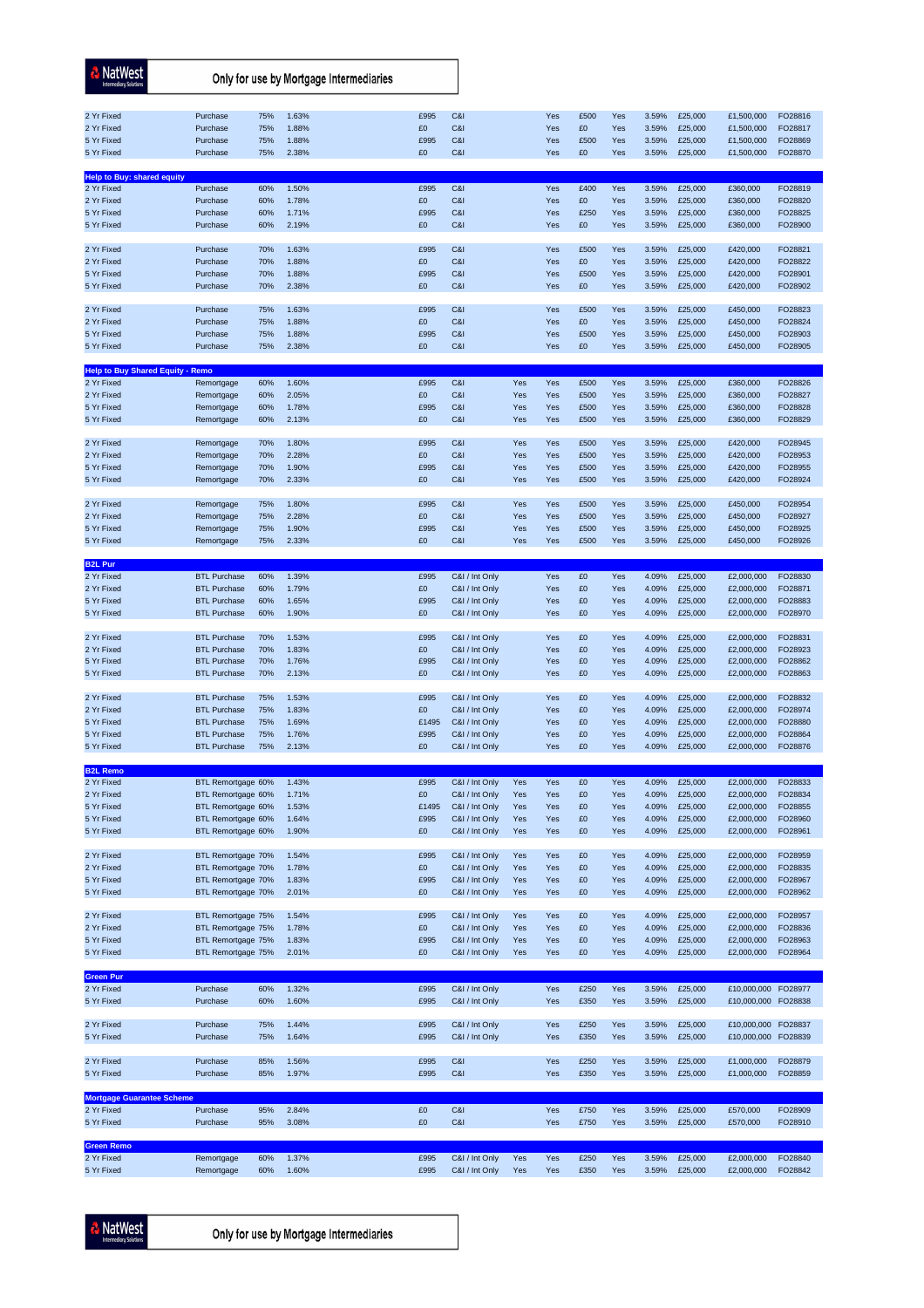| <b>NatWest</b><br><b>Intermediary Solutions</b> | Only for use by Mortgage Intermediaries |                |              |                |            |            |              |            |                |                    |                          |                    |
|-------------------------------------------------|-----------------------------------------|----------------|--------------|----------------|------------|------------|--------------|------------|----------------|--------------------|--------------------------|--------------------|
| 2 Yr Fixed                                      | 75%<br>Remortgage                       | 1.44%          | £995         | C&I / Int Only | Yes        | Yes        | £250         | Yes        | 3.59%          | £25,000            | £2,000,000               | FO28841            |
| 5 Yr Fixed                                      | 75%<br>Remortgage                       | 1.64%          | £995         | C&I / Int Only | Yes        | Yes        | £350         | Yes        | 3.59%          | £25,000            | £2,000,000               | FO28843            |
|                                                 |                                         |                |              |                |            |            |              |            |                |                    |                          |                    |
| 2 Yr Fixed<br>5 Yr Fixed                        | 85%<br>Remortgage<br>85%<br>Remortgage  | 1.57%<br>2.34% | £995<br>£995 | C&I<br>C&I     | Yes<br>Yes | Yes<br>Yes | £250<br>£350 | Yes<br>Yes | 3.59%<br>3.59% | £25,000<br>£25,000 | £1,000,000<br>£1,000,000 | FO28916<br>FO28857 |
|                                                 |                                         |                |              |                |            |            |              |            |                |                    |                          |                    |
| <b>B2L Green Pur</b>                            |                                         |                |              |                |            |            |              |            |                |                    |                          |                    |
| 2 Yr Fixed                                      | <b>BTL Purchase</b><br>65%              | 1.38%          | £995         | C&I / Int Only |            | Yes        | £0           | <b>Yes</b> | 4.09%          | £25,000            | £2,000,000               | FO28844            |
| 5 Yr Fixed                                      | <b>BTL Purchase</b><br>65%              | 1.65%          | £995         | C&I / Int Only |            | Yes        | £0           | Yes        | 4.09%          | £25,000            | £2,000,000               | FO28981            |
| 2 Yr Fixed                                      | <b>BTL Purchase</b><br>75%              | 1.52%          | £995         | C&I / Int Only |            | Yes        | £0           | <b>Yes</b> | 4.09%          | £25,000            | £2,000,000               | FO28845            |
| 5 Yr Fixed                                      | <b>BTL Purchase</b><br>75%              | 1.75%          | £995         | C&I / Int Only |            | Yes        | £0           | <b>Yes</b> | 4.09%          | £25,000            | £2,000,000               | FO28978            |
|                                                 |                                         |                |              |                |            |            |              |            |                |                    |                          |                    |
| <b>B2L Green Remo</b>                           |                                         |                |              |                |            |            |              |            |                |                    |                          |                    |
| 2 Yr Fixed                                      | BTL Remortgage 65%                      | 1.42%          | £995         | C&I / Int Only | Yes        | Yes        | £0           | Yes        | 4.09%          | £25,000            | £2,000,000               | FO28846            |
| 5 Yr Fixed                                      | BTL Remortgage 65%                      | 1.64%          | £995         | C&I / Int Only | Yes        | Yes        | £0           | Yes        | 4.09%          | £25,000            | £2,000,000               | FO28982            |
|                                                 |                                         |                |              |                |            |            |              |            |                |                    |                          |                    |
| 2 Yr Fixed                                      | BTL Remortgage 75%                      | 1.53%          | £995         | C&I / Int Only | Yes        | Yes        | £0           | Yes        | 4.09%          | £25,000            | £2,000,000               | FO28979            |
| 5 Yr Fixed                                      | BTL Remortgage 75%                      | 1.82%          | £995         | C&I / Int Only | Yes        | Yes        | £0           | Yes        | 4.09%          | £25,000            | £2,000,000               | FO28980            |



Only for use by Mortgage Intermediaries